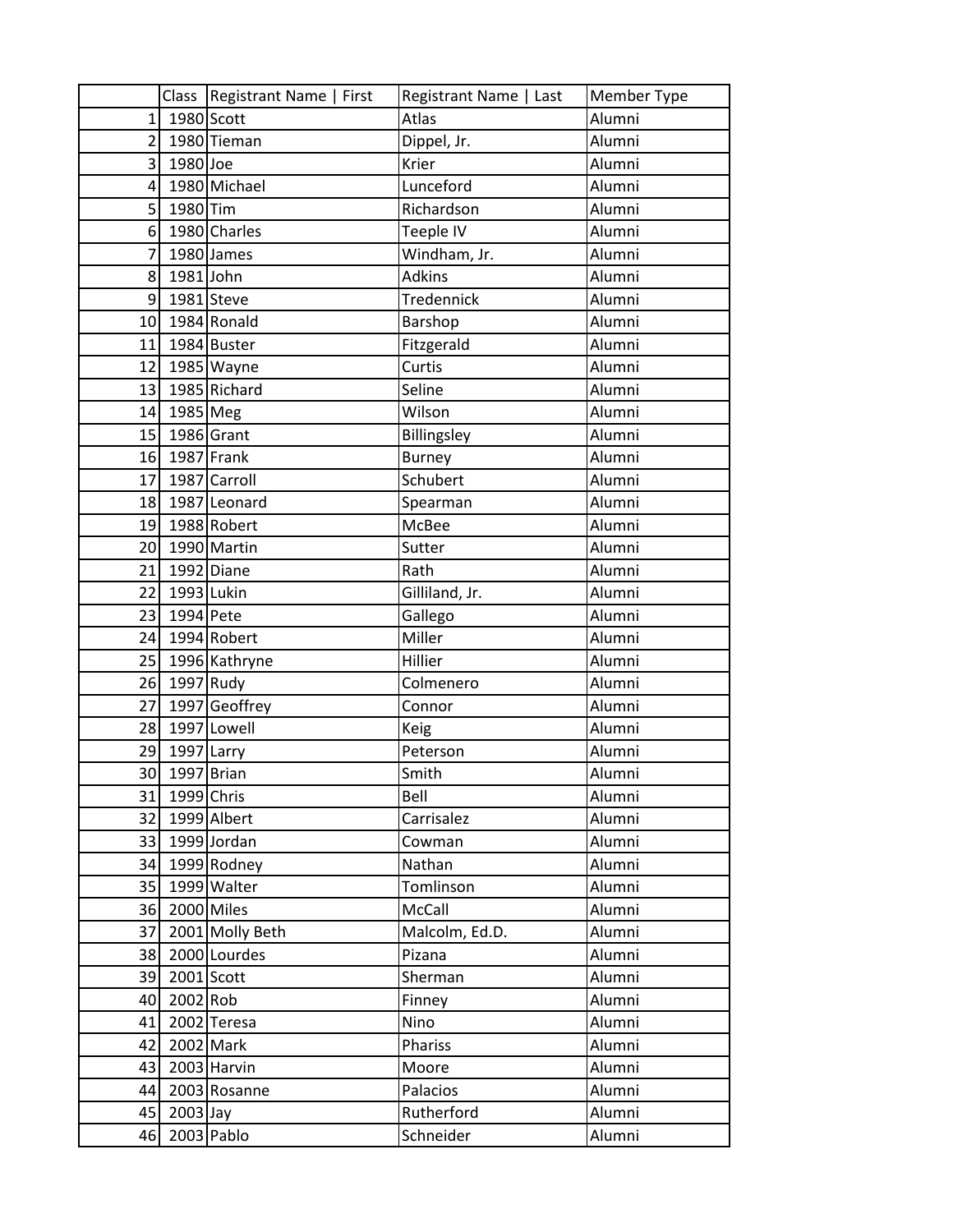| 47 I |                | 2003 Daron           | Shaw             | Alumni |
|------|----------------|----------------------|------------------|--------|
|      | 48 2004 Jerri  |                      | Paul             | Alumni |
|      | 49 2004 Jorge  |                      | Ranirez          | Alumni |
|      | 50 2004 Justin |                      | Yancy            | Alumni |
|      | 51 2004 Doug   |                      | Centilli         | Alumni |
|      | 52 2005 June   |                      | Deadrick         | Alumni |
|      | 53 2005 John   |                      | Dickson, CISSP   | Alumni |
|      | 54 2005 Amy    |                      | Hofland          | Alumni |
|      |                | 55 2005 Patrick      | Miller           | Alumni |
|      |                | 56 2005 Nicole       | Oria             | Alumni |
|      | 57 2005 Tresa  |                      | Rockwell         | Alumni |
|      | 58 2005 Laura  |                      | Uribarri         | Alumni |
|      |                | 59 2005 Veronica     | de Lafuente      | Alumni |
|      |                | 60 2006 Nelson       | <b>Balido</b>    | Alumni |
| 61   | 2006 Joe       |                      | Jaworski         | Alumni |
|      |                | 62 2006 Johnny       | Sutton           | Alumni |
|      |                | 63 2006 Dathan       | Voelter          | Alumni |
|      |                | 64 2007 Timothy      | Belton           | Alumni |
| 65   |                | 2007 William "Steve" | <b>Brown</b>     | Alumni |
|      |                | 66 2007 Estrella     | Escobar          | Alumni |
| 67   | 2007 Russ      |                      | Frank            | Alumni |
|      | 68 2007 Jim    |                      | Grace            | Alumni |
|      |                | 69 2007 Jonathan     | Lack             | Alumni |
| 70   |                | 2007 Susan           | Moore            | Alumni |
| 71   | 2007 Juan      |                      | Munoz            | Alumni |
| 72   | $2007$ A.J.    |                      | Rodriguez        | Alumni |
| 73   | 2007 Joey      |                      | Seeber           | Alumni |
| 74   |                | 2007 Nancy           | Shellhorse       | Alumni |
| 75   | 2008 Collin    |                      | Cox              | Alumni |
|      | 76 2008 Tracy  |                      | LaQuey Parker    | Alumni |
| 77   |                | 2008 Roberta         | Schwartz, Ph.D.  | Alumni |
| 78   |                | 2009 Ramiro          | Garza, Jr., CEcD | Alumni |
|      | 79 2009 John   |                      | Kroll            | Alumni |
|      |                | 80 2009 Marjana      | Roach            | Alumni |
| 81   | 2009 Paul      |                      | Schulze          | Alumni |
| 82   |                | 2009 Dave            | Shaw             | Alumni |
| 83   |                | 2009 Veronica        | Soto, FAICP      | Alumni |
|      | 84 2010 Jane   |                      | Borochoff        | Alumni |
|      | 85 2010 Sofia  |                      | Hernandez        | Alumni |
|      | 86 2010 Alicia |                      | Knight           | Alumni |
| 87   |                | 2010 Heather         | Wagner Reed      | Alumni |
|      |                | 88 2011 Sandra       | Almanzan         | Alumni |
| 89 I |                | 2011 Renard          | Johnson          | Alumni |
| 90   | $2011$ Jeb     |                      | Jones            | Alumni |
| 91   |                | 2012 Laura           | Enriquez         | Alumni |
| 92   |                | 2012 Leigh           | Vickery          | Alumni |
| 93   | 2013 Jed       |                      | <b>Buie</b>      | Alumni |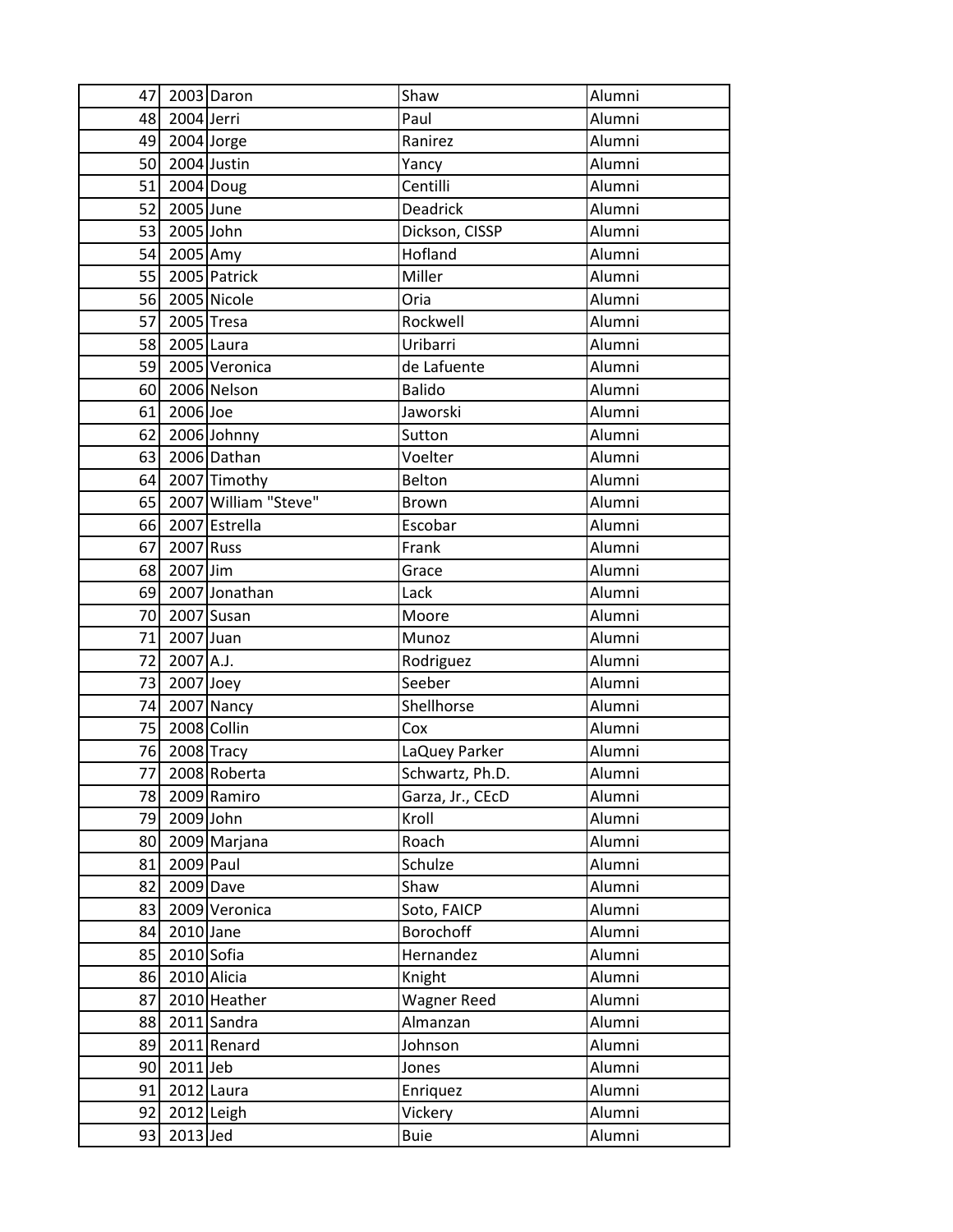|     |                 | 94 2013 Merrill           | Davis              | Alumni   |
|-----|-----------------|---------------------------|--------------------|----------|
|     |                 | 95 2013 Renee             | Flores             | Alumni   |
|     |                 | 96 2013 Randall           | Kempner            | Alumni   |
|     | 97 2013 Dave    |                           | Lilley             | Alumni   |
|     | 98 2013 Emily   |                           | Martinez           | Alumni   |
|     | 99 2013 Eric    |                           | Pearson            | Alumni   |
|     |                 | 100 2013 Nicholas         | Phillips           | Alumni   |
|     |                 | 101 2013 Royce            | Poinsett           | Alumni   |
|     |                 | 102 2013 Sanjay           | Ramabhadran        | Alumni   |
|     |                 | 103 2013 Aaron            | Seaman             | Alumni   |
|     |                 | 104 2013 Megan            | Woodburn           | Alumni   |
|     |                 | 105 2014 Amanda           | Edwards            | Alumni   |
|     |                 | 106 2014 Rebekah          | Kay                | Alumni   |
|     |                 | 107 2014 Jenifer          | Sarver             | Alumni   |
|     |                 | 108 2015 Zachary          | <b>Brady</b>       | Alumni   |
|     |                 | 109 2015 Esteban          | Lopez, M.D.        | Alumni   |
|     |                 | 110 2015 Nolan            | Perez              | Alumni   |
| 111 |                 | 2015 Owen                 | Ross               | Alumni   |
|     |                 | 112 2015 Mustafa          | Tameez             | Alumni   |
|     | 113 2015 Laura  |                           | Dixon              | Director |
|     |                 | 114 2015 Castlen          | Kennedy            | Director |
|     | $115$   2016 JJ |                           | Colburn            | Alumni   |
|     |                 | 116 2016 Thomas           | Miranda            | Alumni   |
|     |                 | 117 2016 Fayruz           | Benyousef          | Director |
|     |                 | 118 2016 Alejandro "Alex" | Cestero            | Director |
|     |                 | 119 2016 Garrett          | Gumfory            | Director |
|     | 120 2016 Reda   |                           | <b>Hicks</b>       | Director |
| 121 |                 | 2016 Amanda               | Hughes             | Director |
|     | 122 2016 Holly  |                           | Kuzmich            | Director |
|     | 123 2016 Ryan   |                           | Lindsay            | Director |
|     | 124 2016 Lori   |                           | McMahon            | Director |
|     |                 | 125 2017 Lourdes          | Castro Ramirez     | Alumni   |
|     |                 | 126 2017 Joseph           | Kopser             | Alumni   |
| 127 |                 | 2017 Casandra             | Matej              | Alumni   |
| 128 |                 | 2017 Lillian              | Riojas             | Alumni   |
| 129 |                 | 2017 Yvette               | Casares Willis     | Director |
| 130 |                 | 2017 Michael              | Crain              | Director |
| 131 |                 | 2017 Michael              | Grace              | Director |
| 132 |                 | 2017 Sarah                | Jackson            | Director |
| 133 | $2017$ Jay      |                           | Kleberg            | Director |
| 134 |                 | 2017 Stephen              | Robertson          | Director |
| 135 |                 | 2017 Robert               | Schmid, M.D.       | Director |
|     |                 | 136 2017 Walter           | Smith, Jr.         | Director |
| 137 |                 | 2018 C. LeRoy             | Cavazos-Reyna, MPA | Director |
| 138 | 2018 John       |                           | Edwards            | Director |
| 139 | 2018 Ray        |                           | Flores             | Director |
| 140 |                 | 2018 Michael              | Garcia             | Director |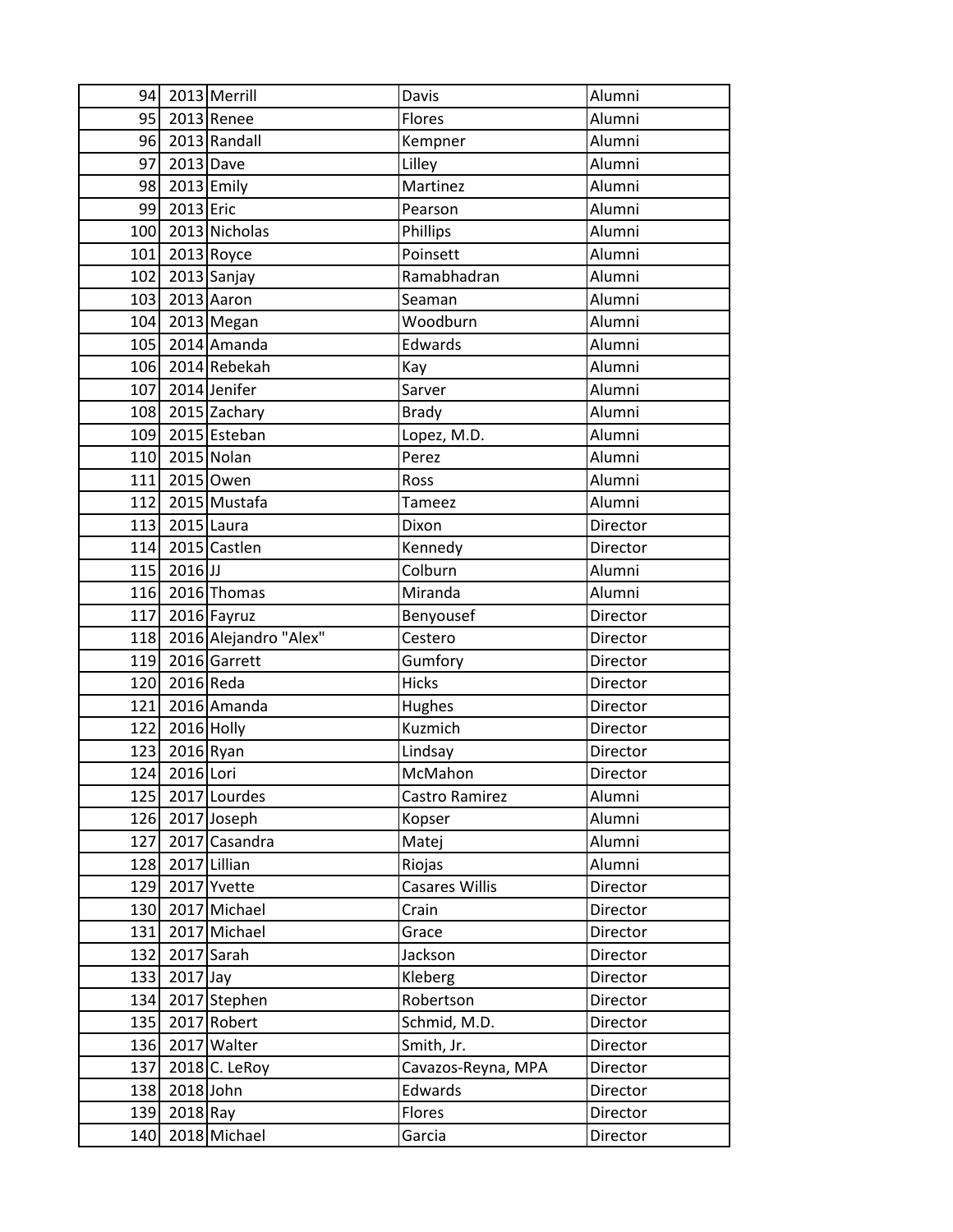|     |                | 141 2018 Kristen  | <b>Hawkins</b>           | Director |
|-----|----------------|-------------------|--------------------------|----------|
|     | 142 2018 Tam   |                   | <b>Hawkins</b>           | Director |
|     | 143 2018 Amy   |                   | Laine                    | Director |
|     |                | 144 2018 Margo    | <b>McClinton Stoglin</b> | Director |
|     | 145 2018 Molly |                   | Quirk                    | Director |
|     |                | 146 2018 Andrew   | Romero                   | Director |
|     |                | 147 2019 Andrea   | Barefield                | Director |
|     |                | 148 2019 Darcie   | Durham                   | Director |
|     |                | 149 2019 Jessica  | Herrera                  | Director |
|     |                | 150 2019 Gerardo  | Interiano                | Director |
|     | 151 2019 Jenny |                   | Jacobi                   | Director |
|     | 152 2019 David |                   | Kim                      | Director |
|     |                | 153 2019 Michelle | Lugalia-Hollon           | Director |
|     |                | 154 2019 Natalie  | Lynch                    | Director |
|     |                | 155 2019 Lindsay  | Munoz                    | Director |
|     |                | 156 2019 Xavier   | Pena                     | Director |
|     | 157 2019 Bruce |                   | Rideaux                  | Director |
|     | 158 2019 Jenna |                   | Saucedo-Herrera          | Director |
|     |                | 159 2019 Brandon  | Seale                    | Director |
|     |                | 160 2019 Brandy   | Treadway                 | Director |
|     | 161 2019 Zach  |                   | Walker                   | Director |
|     |                | 162 2020 Caroline | Craven                   | Director |
|     | 163 2020 Laird |                   | Doran                    | Director |
|     | 164 2020 Omar  |                   | Garcia                   | Director |
|     |                | 165 2020 Glenwood | Hill                     | Director |
|     | 166 2020 Katie |                   | Jones                    | Director |
|     | 167 2020 Ryan  |                   | Lilley                   | Director |
|     |                | 168 2020 Dustin   | Marshall                 | Director |
|     |                | 169 2020 Chandler | Merritt                  | Director |
|     |                | 170 2020 Monica   | Perez                    | Director |
|     |                | 171 2020 Joanna   | Ridgway                  | Director |
| 172 |                | 2020 Victor       | Saenz                    | Director |
| 173 |                | 2020 Manpreet     | Singh                    | Director |
| 174 |                | 2020 Elizabeth    | Souder-Philyaw           | Director |
| 175 | 2020 JR        |                   | Trevino                  | Director |
| 176 | 2020 Kate      |                   | Williamson               | Director |
| 177 |                | 2021 Jessica      | Attas                    | Director |
| 178 |                | 2021 Rachel       | Baughman                 | Director |
| 179 |                | 2021 Jennifer     | Chandler                 | Director |
| 180 |                | 2021 GeJuan       | Cole                     | Director |
| 181 | $2021$ Cary    |                   | Dupuy                    | Director |
| 182 |                | 2021 Jordan       | Ghawi                    | Director |
| 183 |                | 2021 Dustin       | Howell                   | Director |
| 184 |                | 2021 Elizabeth    | McGee                    | Director |
| 185 | 2021 Lila      |                   | Ontiveros                | Director |
| 186 | 2021 Bret      |                   | Piatt                    | Director |
| 187 |                | 2021 Mario        | Porras                   | Director |